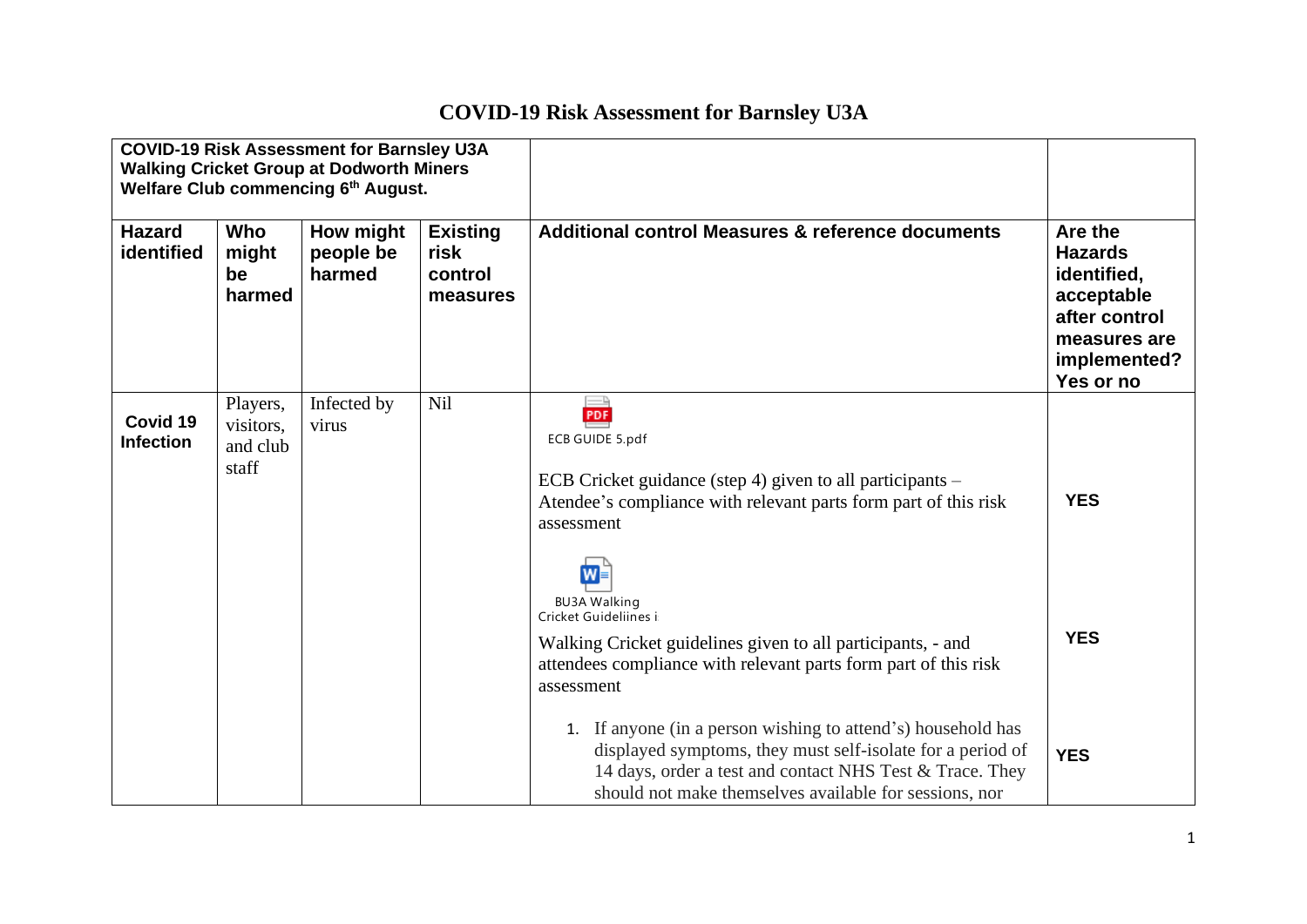| should any other members of their household.<br>Anyone who attends a session of Walking Cricket must<br>adhere to the following general hygiene conditions.<br>• Wash hands regularly for a minimum of 20<br>seconds, rinse with warm water and dry thoroughly.<br>This should be completed before and after walking<br>cricket sessions.<br>Use hand sanitizer prior to beginning a session, or<br>between drills, i.e. moving from fielding to<br>bowling.<br>No spit, sweat or other substance other than<br>sanitizer should be applied to the ball at any time.<br>Avoid coughing or sneezing in the direction of<br>anyone, and ensure that they use a tissue and bin it<br>immediately after use. Attendees can also sneeze<br>into the crook of their arm if no tissues are<br>available.<br>Maintain as close to 2m but a minimum of 1m<br>between themselves and others at all times.<br>In order to reduce the risk that an asymptomatic<br>individual could contaminate other attendee's the<br>measure's outlined in this risk assessment must be<br>followed.<br>2. Individuals from different households should not share a<br>vehicle unless absolutely necessary, as per current<br>government guidelines. In the event that carpooling is<br>essential, the vehicle should be well ventilated and all | <b>YES</b> |
|-------------------------------------------------------------------------------------------------------------------------------------------------------------------------------------------------------------------------------------------------------------------------------------------------------------------------------------------------------------------------------------------------------------------------------------------------------------------------------------------------------------------------------------------------------------------------------------------------------------------------------------------------------------------------------------------------------------------------------------------------------------------------------------------------------------------------------------------------------------------------------------------------------------------------------------------------------------------------------------------------------------------------------------------------------------------------------------------------------------------------------------------------------------------------------------------------------------------------------------------------------------------------------------------------------------------------|------------|
| occupants should wear face masks.<br>3. All attendees who are participating should bring sanitizer<br>to every session they attend. Additionally, at a point on the                                                                                                                                                                                                                                                                                                                                                                                                                                                                                                                                                                                                                                                                                                                                                                                                                                                                                                                                                                                                                                                                                                                                                     | <b>YES</b> |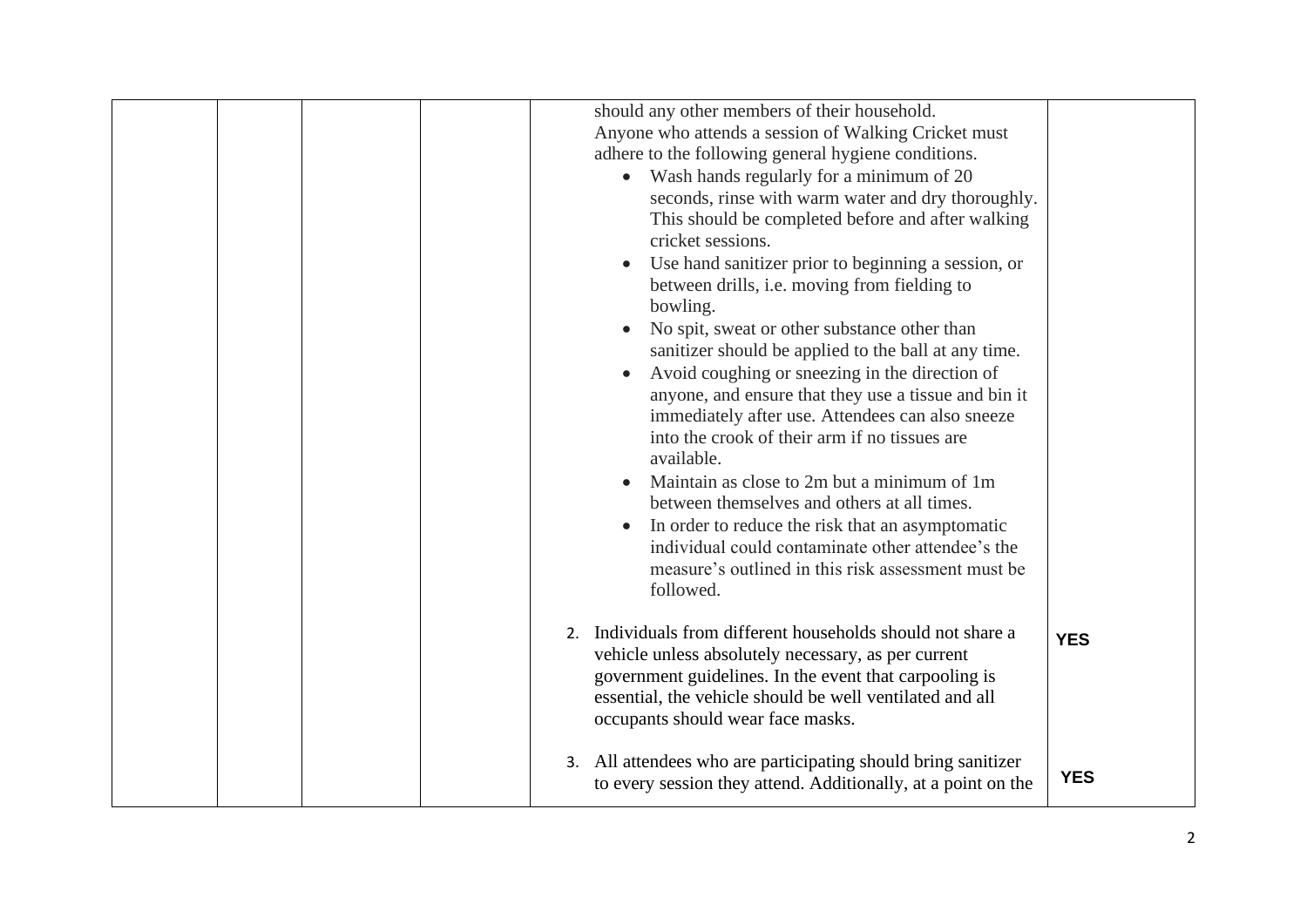|  |    | field boundary there will be a supply of sanitiser There will<br>be one designated person known as the "kit person" for the<br>session by the coordinator, who will ensure that the single-<br>entry point gate handle is wiped before individuals arrive,<br>and at every 4 over played point, at the same time as<br>designated umpire calls a hygiene break, when all<br>participants are to wash or sanitise hands.                                                                                                                                                                                                                                                                                                 |            |
|--|----|-------------------------------------------------------------------------------------------------------------------------------------------------------------------------------------------------------------------------------------------------------------------------------------------------------------------------------------------------------------------------------------------------------------------------------------------------------------------------------------------------------------------------------------------------------------------------------------------------------------------------------------------------------------------------------------------------------------------------|------------|
|  |    | 4. Equipment other than balls / bats should not be shared. The<br>designated "Kit person" will sanitise bats / balls prior to<br>anyone touching them, and likewise at the end of play, and<br>at every 4 over point at same time as hygiene break.                                                                                                                                                                                                                                                                                                                                                                                                                                                                     | <b>YES</b> |
|  |    | 5. A maximum of 30 individuals only in any capacity allowed<br>to be involved in sessions.                                                                                                                                                                                                                                                                                                                                                                                                                                                                                                                                                                                                                              | <b>YES</b> |
|  |    | 6. Social distance of at least 1 mtr but preferably 2 mtrs needs<br>to be observed at all times by attendees. Main umpire<br>needs to step back at least a mtr from the bowlers' stumps,<br>and likewise the wicket keeper at the batter's stumps.<br>(unless engaged in an activity with the stumps) Non<br>striking batsman needs to be at least I mtr the opposite side<br>of the stumps to the bowler. Attendees should stand (or sit<br>on astro turf during breaks) OR are encouraged to bring a<br>easily recognizable garden chair with them, which must be<br>social distanced at 2 mtrs apart, and should only be used by<br>the owner, and must only be handled by the owner) and<br>removed at end of play. | <b>YES</b> |
|  |    | 7. No sweat or saliva to be used on the ball at any time.                                                                                                                                                                                                                                                                                                                                                                                                                                                                                                                                                                                                                                                               | <b>YES</b> |
|  | 8. | Minimal ball handling should take place, the ball should<br>not be thrown around fielders between deliveries, but must                                                                                                                                                                                                                                                                                                                                                                                                                                                                                                                                                                                                  | <b>YES</b> |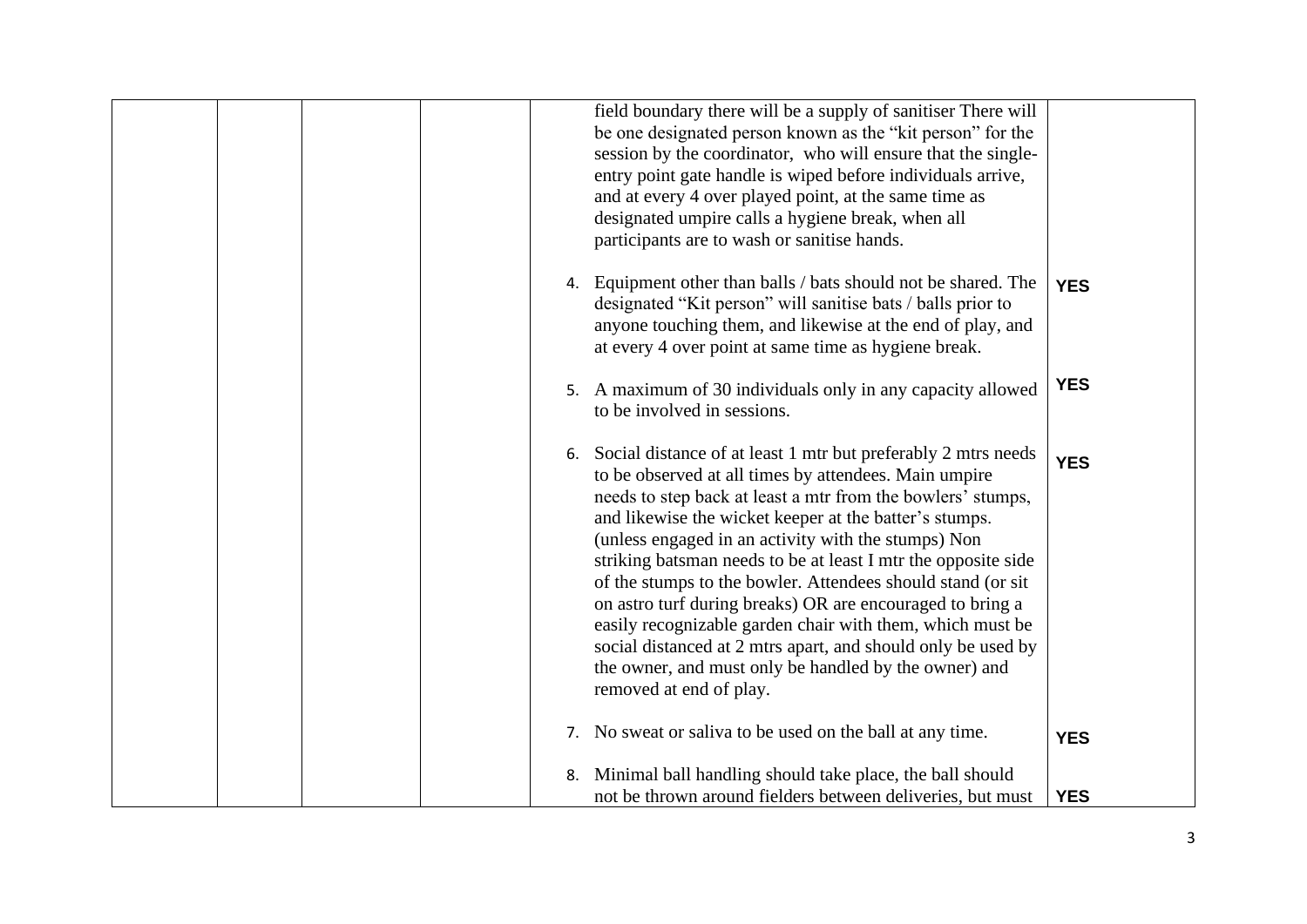| be returned to the bowler.                                                                                                                                                                                                                               |            |
|----------------------------------------------------------------------------------------------------------------------------------------------------------------------------------------------------------------------------------------------------------|------------|
| 9. Umpire should have minimal contact with the ball. Only<br>umpires should remake collapsed wickets, things like<br>sunglasses caps etc, should not be given to umpires to hold<br>by bowlers, but should be placed on the boundary line by<br>players. | <b>YES</b> |
| 10. Designated scorer should manage the scoresheets, which<br>should not be passed around among players.                                                                                                                                                 | <b>YES</b> |
| 11. In event of for example rain, attendees should shelter in<br>their vehicles, there is no provision at DMWC to use any<br>other facility other than attached WC block to the<br>clubhouse.                                                            | <b>YES</b> |
| 12. Food / drink must not be shared, those taking part should<br>bring their own refreshments to the ground, and take<br>remains/rubbish home with them.                                                                                                 | <b>YES</b> |
| 13. The attendees to each session will be recorded and details<br>(including phone numbers) for a rolling 21day period. This<br>applies to everyone including visitors.                                                                                  | <b>YES</b> |
| <b>Before Activity</b><br>Personal Checklist (r                                                                                                                                                                                                          |            |
| 14.<br>Players are to complete their own personal risk checklist<br>(issued by Third Age Trust) before taking                                                                                                                                            | <b>YES</b> |